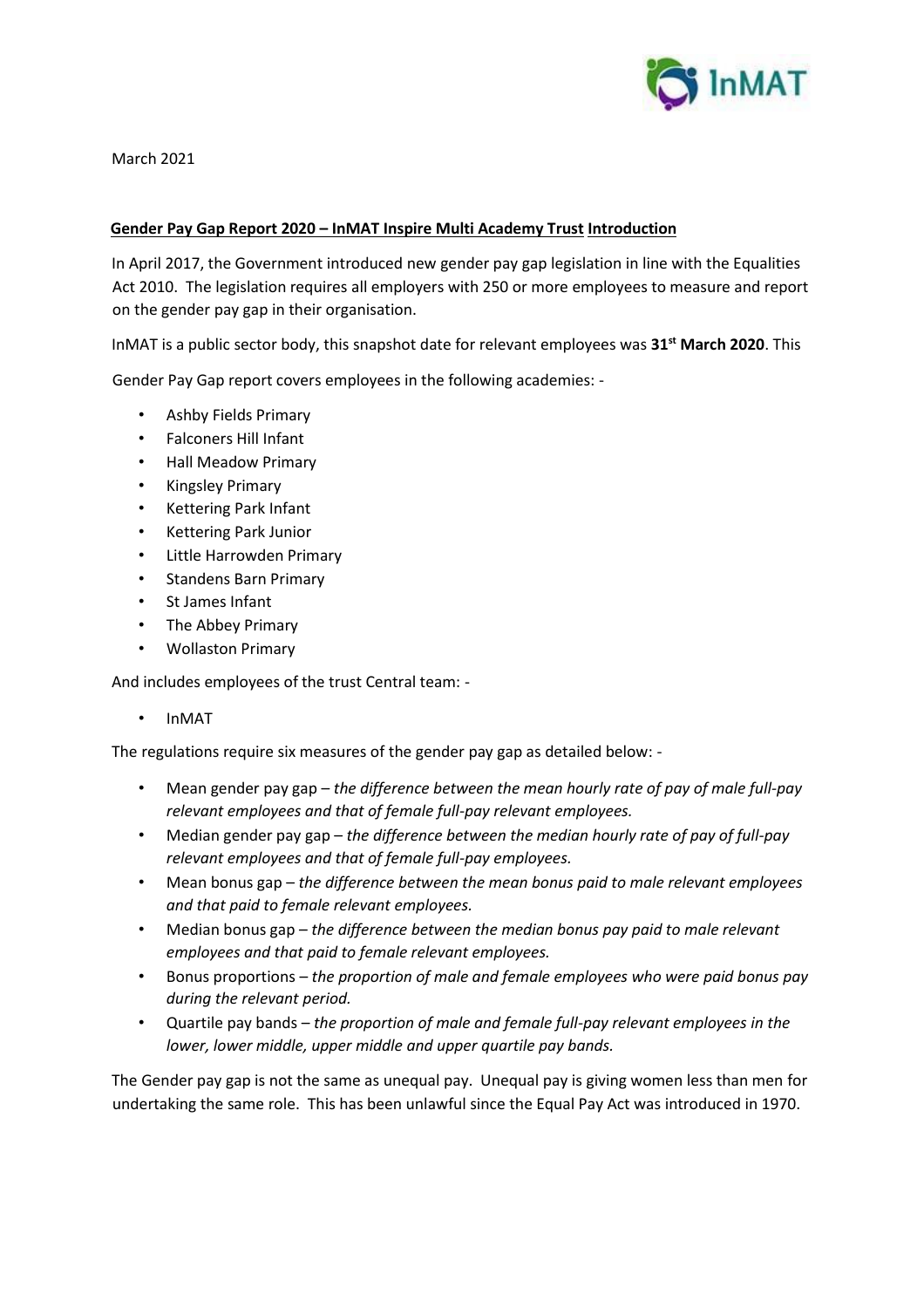

# **InMAT Gender Pay Gap Report Mean**

**Gender Pay Gap:** 

| Male   | 37  | £15.88 | The mean gender pay<br>gap is therefore 8.9%.<br>A decrease of 3.2%<br>from 2019 (12.1%) |
|--------|-----|--------|------------------------------------------------------------------------------------------|
| Female | 418 | £14.46 |                                                                                          |

### **Median Gender Pay Gap:**

| Male   | £10.45 | The median gender pay gap is<br>therefore 5.6%. A decrease of<br>28.4% from 2019 (34%) |
|--------|--------|----------------------------------------------------------------------------------------|
| Female | £9.87  |                                                                                        |

#### **Proportion of Men and Women in each Quartile:**

| Quartile            | Gender | <b>Proportion %</b> | Increase $(+)$ or<br>decrease (-) from<br>2019 |
|---------------------|--------|---------------------|------------------------------------------------|
| Lower               | Male   | 6.1%                | $+1.0%$                                        |
| Lower               | Female | 93.9%               | $-1.0%$                                        |
| Lower Middle        | Male   | 6.1%                | $+1.95$                                        |
| Lower Middle        | Female | 93.9%               | $-1.95%$                                       |
| <b>Upper Middle</b> | Male   | 8.8%                | $-1.4%$                                        |
| <b>Upper Middle</b> | Female | 91.2%               | $+1.4%$                                        |
| Upper               | Male   | 11.5%               | $-1.1%$                                        |
| Upper               | Female | 88.5                | $+1.1%$                                        |

## **Equal Opportunities**

InMAT is an equal opportunity employer and undertakes not to discriminate on the grounds of sex, sexual orientation, gender or gender reassignment, marriage and civil partnership, race (including ethnic or national origins, colour or nationality), religion or belief (including lack of belief), pregnancy or maternity, disability or age.